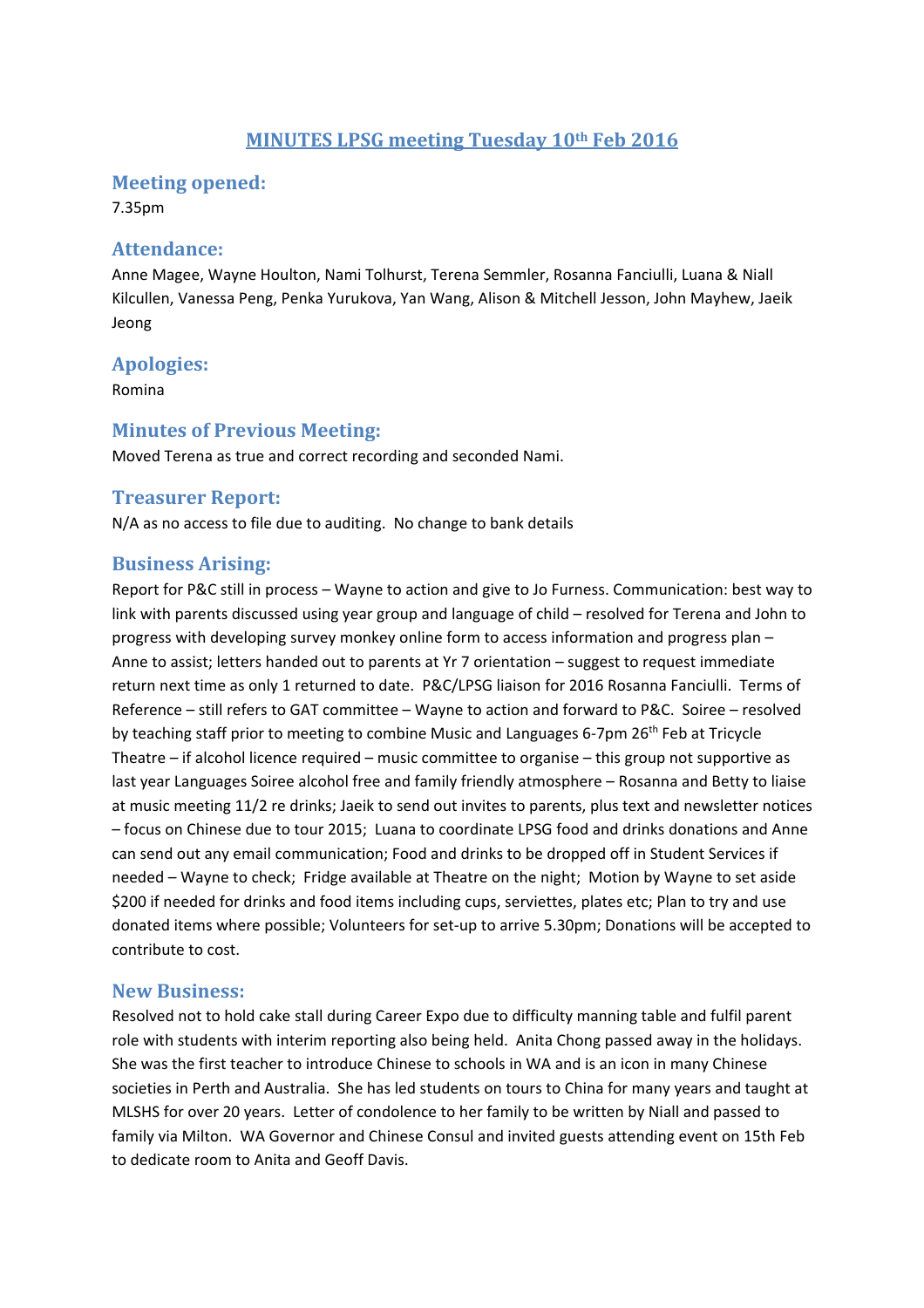# **Teaching Report:**

Career Expo 16th March 2‐6pm. Chinese performers coming 16th Feb. Japanese student exchange program – need host families for 7-9 March & 28<sup>th</sup> March -2<sup>nd</sup> April; Remuneration to host family and opportunity to win a Mini IPAD and a 3 mth scholarship to Japan; Hosting students is an enjoyable experienced echoed by those present who have hosted. Also Jaeik is seeking host family for volunteer Japanese assistant teacher for 3‐6 months. Bee Tee is on leave for 1 year and replacement Chinese teacher Rafie Dobbs ‐ he is keen to get involved with LPSG and would like to be included on email list. Two new French teachers Clare Long and Andre Dumolard. Sydney Korean Culture Centre visiting MLSHS and PS 18th Feb to organise festival.

Parents thanked Jaeik for his contribution to the group in being our liaison and opening up the building for us on a regular basis.

## **Next Meeting:**

9th March 7.30pm Main Admin building

**Meeting Closed:** 8.40pm